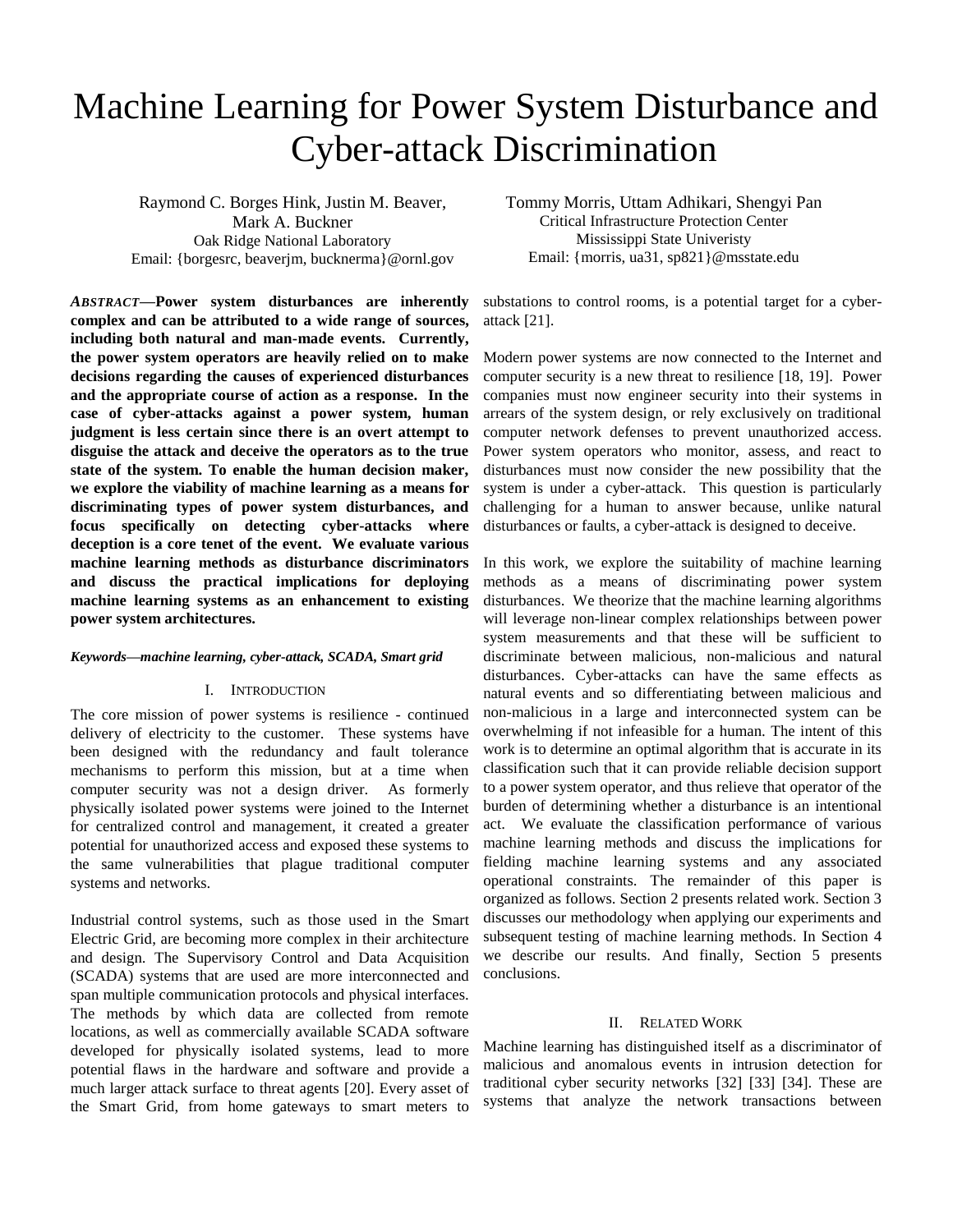computers and have been trained to characterize and recognize behavioral patterns in that traffic. Our approach is to extend this work and apply it to power systems, where networks are the means for communicating the state and operation of different power delivery components. This application focuses on the simultaneous assessment of dozens of variables associated with devices such as relays and generators as they are communicated within the power system network. The subsections below describe the vulnerabilities associated with modern power systems and the related work in intrusion detection systems (IDS) that domain.

## *A. Synchrophasor-based Smart Grid Cyber Security*

The smart grid consists of two layers, cyber and physical systems. The two layers are coupled with each other and form the cyber-physical environment. The Synchrophasor or Phasor Measurement Unit (PMU) technology is built upon the cyber layer and provides real-time data to the energy management system (EMS) for the purpose of controlling the physical system. Such processes are presented as a sequence of execution events in the cyber-physical environment. The synchrophasor data includes not only the measurements such as voltage and current phasors but also the status of system devices including relays, breakers, switches, and transformers [\[1\].](#page-7-5) The extreme low latency offered by time-synchronized data provides a huge volume of data with extra information and enables various real-time power system control algorithms in order to increase smart grid reliability and stability [\[2\]](#page-7-6) [\[3\]](#page-7-7) [\[4\].](#page-7-8) The deployment of synchrophasor technology accelerates the use of communication networks within utilities and between neighboring utilities. The latest synchrophasor devices are vulnerable to cyber-attacks [\[7\];](#page-7-9) there are still large numbers of legacy devices in service with little or no protection against the attacks.

Contemporary attacks against a power system can be launched from a compromised personal computer (PC) through a network to control a breaker. For example, the Aurora event highlights the potential for an attacker to open and close a breaker at high speed from a remote connection to damage an electric generator [\[5\].](#page-7-10) Vulnerabilities can also be exploited against Intelligent Electronic Devices (IED) by uploading malicious settings. The Stuxnet worm [\[1\]](#page-7-5) is an example of settings changes on a control device causing a physical system to malfunction. Moreover, most network protocols used in power systems are open standard protocols without any security features. Such protocols include IEEE C37.118 protocol, used for synchrophasor data streaming, MODBUS, used to remotely monitor and control IED, and DNP3, which is also used to remotely monitor and control IED. The penetration tests conducted in [\[6\]](#page-7-11) and [\[7\]](#page-7-9) have shown that cyber-attacks targeted against substation computers and devices can lead to Denial of Service (DoS) by making communication with a device impossible or causing devices to crash or reset and therefore prevent real time monitoring and controlling of the power system.

## *B. IDS for Smart Grid*

In recent years, the emergence of Smart grid has motivated research into a variety of intrusion detection techniques. People with different backgrounds have created various intrusion detection systems (IDS) that focus on different intrusions against Smart grid. One type of IDS research focuses on IED security within Smart grid. For example, Chee-Wooi Ten et al. in [\[8\]](#page-7-12) developed an anomaly-based detection technique for intrusions to IED. The Chee-Wooi Ten IDS is host-based thus only identifies attacks against a single IED in the substation using sequential events recorded in the log from that IED. Another IDS proposed by Chen et al. in [\[9\]](#page-7-13) provides a protection mechanism for smart household appliances. Chen et al. created security rules for individual appliances by proposing homogeneous functions that models three factors of the appliance: device security, usability and electricity pricing. More advanced IDS of this type will consider behaviors of multiple devices within the system to obtain system level detection. In [\[10\],](#page-7-14) Robert Mitchell et al. propose specificationbased IDS for the electric grid by considering the behaviors of three types of physical devices in the electric grid: head-ends, distribution access points/data aggregation points and subscriber energy meters. They use readings from 22 sensors from the three types of devices as state components. By quantizing each of the 22 components into a limited number of ranges, they manually build three state machines with 3456, 1728, and 3456 states for the three devices respectively in the terms of conjunctive normal form. It's very expensive to build such IDS's due to the large state space. In addition, this IDS uses a limited number of sensors therefore it's able to detect a small number of attacks. And also the method is not scalable, since there are always new attacks and applications.

Another type of IDS for Smart grid leverages communication traffic in the information infrastructure to detect cyber-attacks. Yang et al. propose an IDS in [\[11\]](#page-7-15) for synchrophasor systems that detects cyber-attacks by using access control white lists, protocol-based white lists and network behavior-based rules, each of which specify security rules in different layers of the synchrophasor system. The Yang et al. intrusion detection is limited to cyber-attacks including Man-in-the-Middle (MITM) and Denial of Service (DoS) against synchrophasor devices and IEEE C37.118 protocol. Similar to Yang's IDS, Zhang et al. in [\[12\]](#page-7-16) propose a distributed IDS that analyzes communications traffic at different network levels of smart grid including home area networks, neighborhood area networks, and wide area networks. An intelligent module is deployed at each level to classify malicious data and possible cyber-attacks using data mining algorithms. These modules then communicate to get a system level view of the status of the whole communication network to improve the detection accuracy. Hadeli et al., in [\[13\],](#page-7-17) propose an anomaly detection technique for industrial control systems that extracts behavior patterns of devices from protocols used in industrial control systems, for example, GOOSE messages, IEEE 61850, Manufacturing Message Specification, Modbus/TCP and redundant network routing protocols. The Hadeli et al. IDS uses a system description file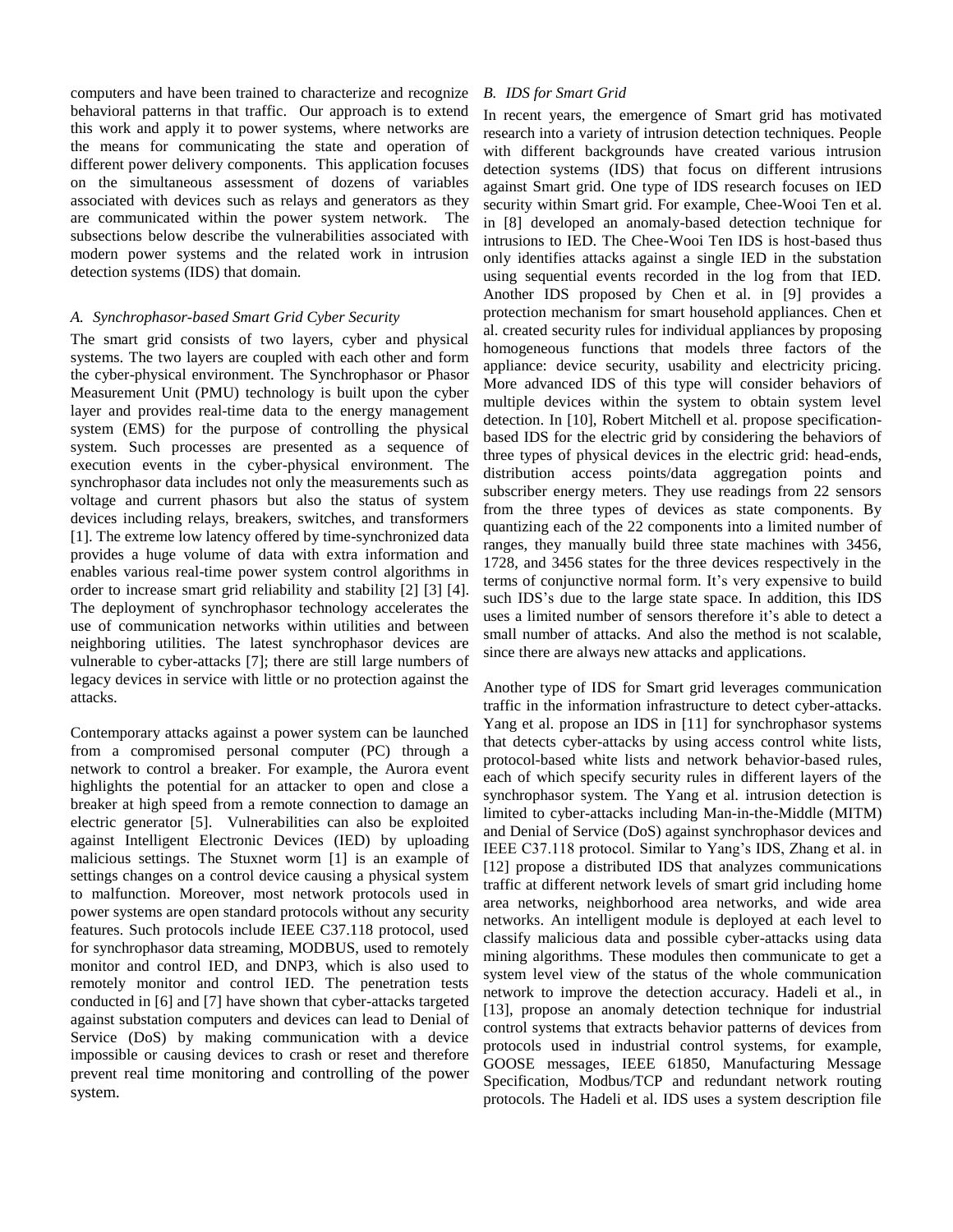to include a full description of the overall communication pattern in the industrial control system.

For the case of power system control applications, the system description file describes expected system behaviors from information carried by those protocols. Hadeli's method, along with [11] and [12] is efficient to detect malicious activities that cause changes in network traffic, but the IDS fails to detect malicious actions that result in invalid changes to the physical system. For example, Hadeli's method cannot detect a malicious trip command from a valid IP address that trips a relay, taking a transmission line out of service and causing a blackout. A specification-based IDS that can track sequential events in the system is reported in [14] for advanced metering infrastructure (AMI). The authors manually build the state machine by extracting specifications from two AMI protocols and they consider the devices status. To prove the correctness of the state machine, they use a model checking technique to verify their specifications. This IDS is also not applicable to transmission systems because transmission systems have far more control applications and disturbances than AMI. As such, manually building a state machine is very expensive.

While the two types of IDSs mentioned above were created from a computer science perspective, there has been work to create IDSs for Smart grid using power system theories. For instance, Valenzuela et al. [15] used optimal power flow programs to detect cyber-attacks, leveraging the notion that the bad data will cause the power flow to be dispatched erroneously. Talebi et al. in [16] proposed a mechanism for identification of bad data attacks in a power system using weighted state estimation. Zonouz et al. proposed an IDS that not only examines the measurement data using state estimation and power flow theory but also includes the results from network IDS to calculate the probability that the data is compromised [17]. Although these works all proved to be functional to detect false data, the limitation of this type of IDS is that it's limited to one type of attack and cannot be extended to detect other attacks against power systems.

In our previous work [36] we applied multiple learning algorithms to Modbus RTU data in order to show their viability as intrusion detection tools on a simple gas pipeline system. State-of-the-practice classification algorithms were applied in order to demonstrate an ability to discriminate command and data injection attacks for simple and small-scale SCADA systems. This was a foundation for the viability of machine learning in this domain.

In this work, we extend that approach in both complexity of the system under evaluation and in the sophistication of the classification methods applied. Our hypothesis is that the learning algorithms can detect disturbances and reliably classify them as a natural or malicious disturbance, despite any attempts at deception.

## III. METHODOLGY

This section describes our approach to evaluating machine learning classification techniques for discriminating power system disturbances. The system used for evaluation is described as well as the different natural and man-made scenarios. We also discuss the machine learning methods used and the different approaches to classification.

## *A. Power System Description*

In Figure I we show the power system framework used in this evaluation, a complex mix of supervisory control systems interacting with various smart electronic devices complemented by network monitoring devices such as SNORT and Syslog systems. The network is composed of 4 breakers controlled by intelligent electronic relays. These IEDs relay information back through a substation switch through a router back to the supervisory control and data acquisition systems. Attack scenarios were built and simulated with the assumption that an actor had already gained access to the substation network and poses an insider threat by issuing commands from the substation switch.



In Figure I we have several components; firstly, G1 and G2 are power generators. R1 through R4 are IEDs that can switch the breakers on or off. These breakers are labeled BR1 through BR4. We also have two transmission lines. Line 1 spans from bus B1 to bus B2 and Line 2 spans from bus B2 to bus B3. Each IED automatically controls one breaker. R1 controls BR1, R2 controls BR2 and son on accordingly. The IEDs use a distance protection scheme which trips the breakers on detected faults whether actually valid or faked since they have no internal validation to detect the difference. Operators can also manually issue commands to the IEDs R1 through R4 to manually trip the breakers BR1 through BR4. The manual override is used when performing maintenance on the lines or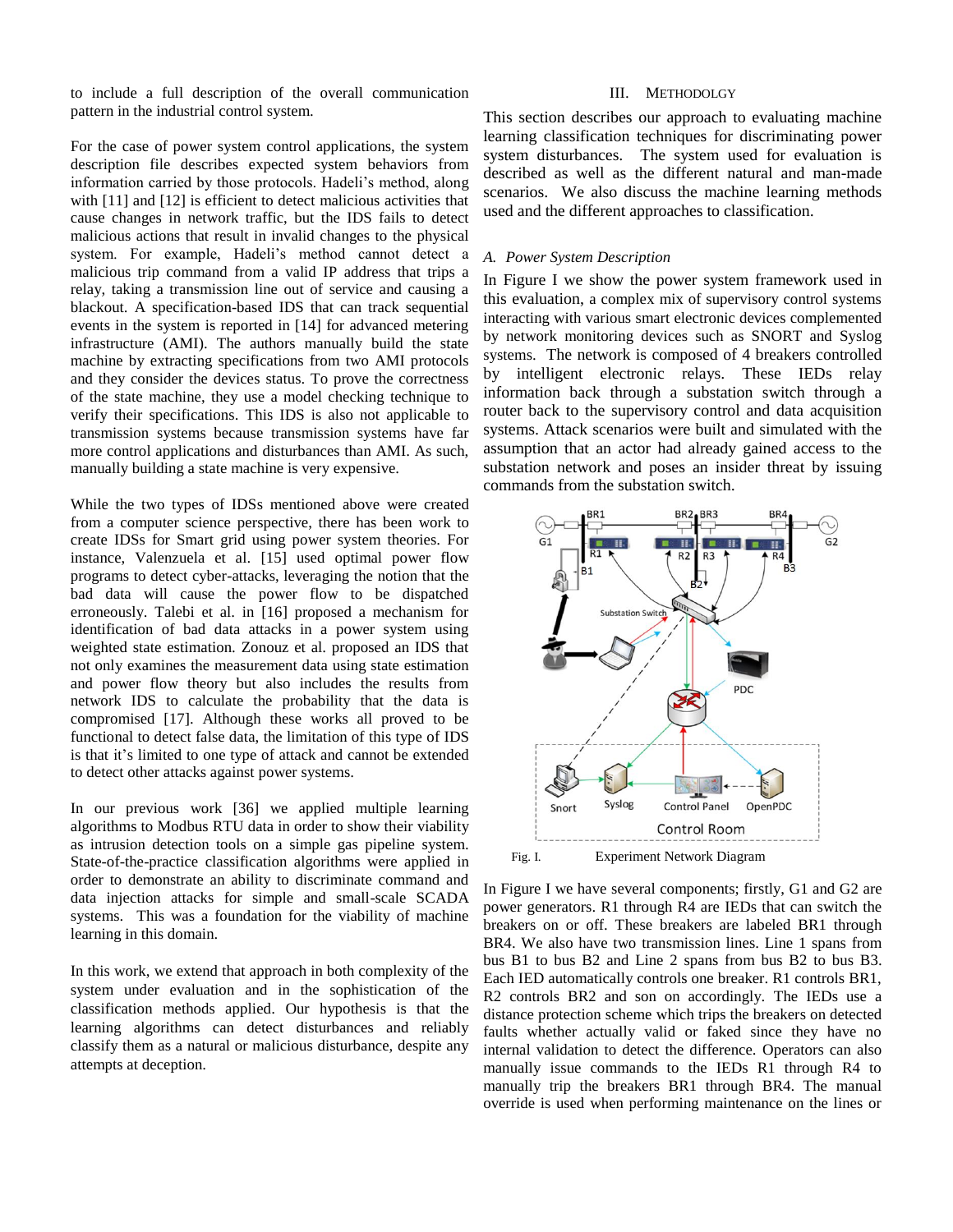other system components. In our analysis, we explicitly include examples from multiple operational scenarios in order to have confidence that any attack discrimination was valid during normal operations where the breakers were manipulated. The man-made disturbance scenarios are listed below.

## **Types of Scenarios:**

- 1. *Short-circuit fault* this is a short in a power line and can occur in various locations along the line, the location is indicated by the percentage range.
- 2. *Line maintenance* –one or more breakers are opened via the remote relay trip command for maintenance.
- 3. *Remote tripping command injection* (Attack) this is an attack that sends a command to a relay which causes a breaker to open. It can only be done once an attacker has penetrated outside defenses.
- 4. *Relay setting change* (Attack) relays are configured with a distance protection scheme and the attacker changes the setting to disable the relay function such that relay will not trip for a valid fault or a valid command.
- 5. *Data Injection* (Attack) here we imitate a valid fault by changing values to parameters such as current, voltage, sequence components etc., in order to blind the operator and cause a black out.

## *B. Analytic Approach*

To judge the viability of using machine learning for intrusion detection on smart grid electrical systems we tested various popular learners using Weka [\[22\]](#page-7-18) as the machine learning framework and open-source simulated power system data provided by Mississippi State University [\[37\].](#page-7-19) The classification of events was performed using three different classification schemes:

- Multiclass Each of the 37 event scenarios, which included attack events, natural events, and normal operations, was its own class and was predicted independently by the learners,
- Three-class The 37 event scenarios were grouped into 3 classes: attack events (28 events), natural event (8 events) or "No events" (1 event).
- Binary The 37 event scenarios were grouped as either an attack (28 events) or normal operations (9 events).

The data was drawn from 15 data sets which included thousands of individual samples of measurements throughout the power system for each event type. The datasets were randomly sampled at 1% to reduce the size and evaluate the effectiveness of small sample sizes. For this analysis, there was an average of 294 "No event" instances, 3,711 attack instances and 1,221 natural events instances used across the classification schemes. The date and time information were removed since scenarios were run sequentially and time and date would perfectly classify the data.

For each of the three schemes, Multiclass, Three-class and Binary, we tested 7 learners on 15 datasets. When running the experiments we chose to use the tenfold or 10x cross validation methodology. When testing using this method we partitioned the dataset into 10 sets randomly selecting instances from each category. The model was built on a ninety percent selection from the data and tested on the remaining ten percent of the data to evaluate the learner's performance. We repeated this for each learner and each dataset then taking the average over the fifteen datasets to summarize the results.

## **The classification algorithms we tested were:**

**OneR** – This is a learner with a very simplistic method that evaluates each feature's optimum rule and chooses the best one [\[24\]](#page-7-20) from all feature rule sets.

**NNge** – a nearest-neighbor-like algorithm that classifies examples by comparing to those already seen and comparing the new examples to its surrounding data points [\[27\].](#page-7-21)

**Random Forests** – this is an ensemble of tree predictors where each tree casts a vote for the most popular class on input of a new instance [\[23\].](#page-7-22) The collection of decision trees are created from randomly pulled training data samples.

**Naïve Bayes** - is a probabilistic classifier based on the Bayes' theorem [\[25\]](#page-7-23) that reflects the conditional probability distribution of a set of random variables, and was adopted into the field of machine learning in 1992 [\[26\].](#page-7-24)

**SVM** – Support vector machines [\[28\]](#page-7-25) trained using sequential minimal optimization [\[29\].](#page-7-26) An SVM model is a representation of the examples as points in a space, with classes divided by a mathematically determined set of hyperplanes that maximize the margin between the classes. New examples are then predicted to belong to a class based on their position in that space relative to the hyperplanes.

**JRipper** – Incremental Reduced Error Pruning algorithm that uses a separate-and-conquer methodology developed in [\[30\]](#page-7-27) and modified by Cohen as shown in [\[31\]](#page-7-28) to generate a sophisticated rule set.

**Adaboost** – short for Adaptive boosting, this is an algorithm use to improve the performance of other types of learning algorithms [\[35\].](#page-7-29) It is an ensemble learning method where each new model instance focuses on training examples that were misclassified in the previous models. By combining Adaboost with our strongest performer we achieve much better results. AdaBoost M1 method used in Weka can be used in conjunction with learners to improve their performance.

The classifiers we used can be grouped under these categories:

- Probabilistic classification (Naïve Bayes)
- Rule induction (OneR, NNge, JRipper)
- Decision tree learning (Random Forests)
- Non-probabilistic binary classification (SVM)
- Boosting, a meta-algorithm for learning (Adaboost)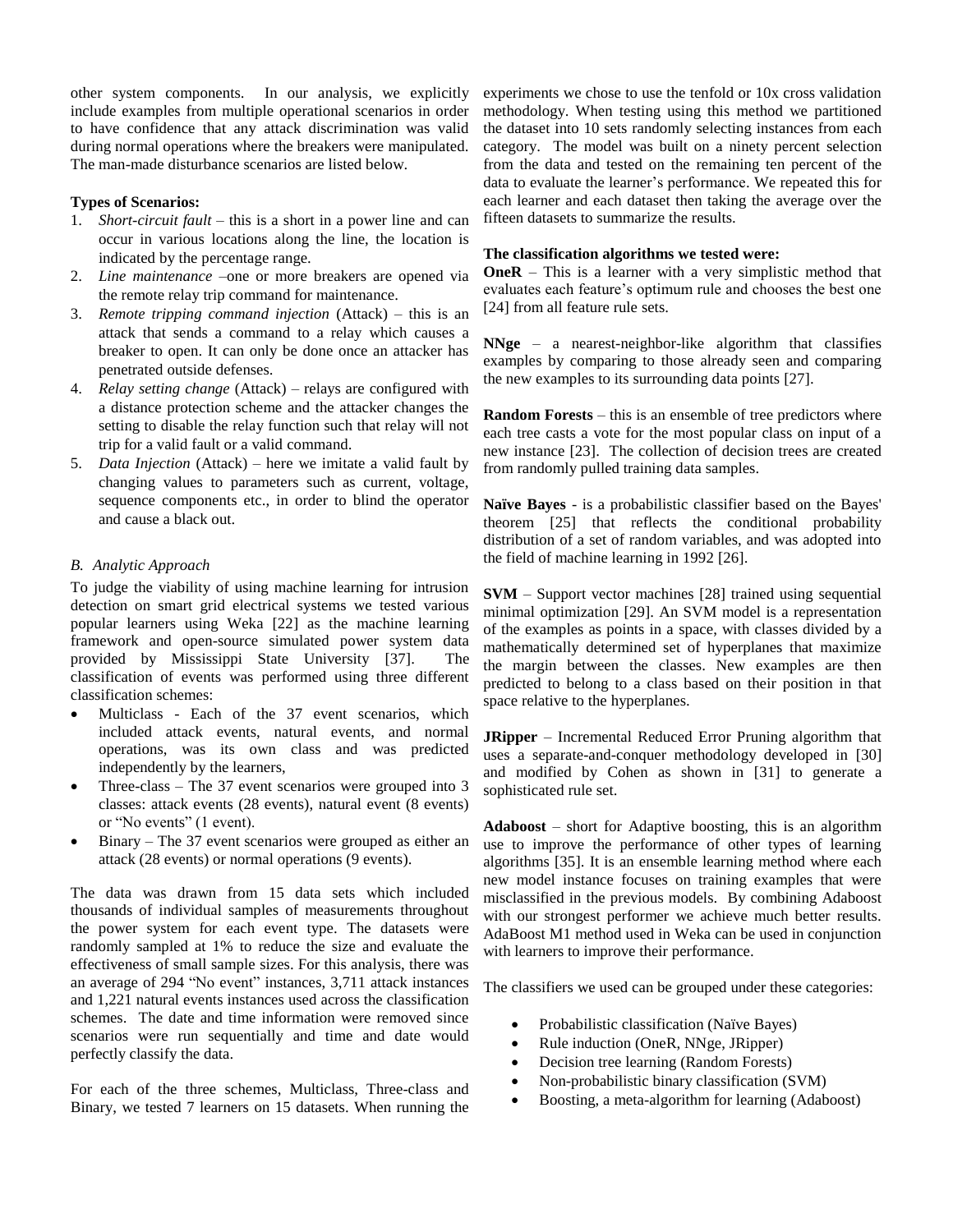#### IV. RESULTS

The results of our evaluation and analysis of the viability of machine learning as a method for power system disturbance discrimination are presented below. Initially, we evaluate the accuracy of various learners across all data sets in order to establish a pattern of consistency in the classification results. We follow with an evaluation of the various learning methods to the power system data to evaluate the power system disturbance classification. Next is an analysis of the most significant individual features that contribute to a decision. We conclude our analysis with a discussion on the operational viability of learning methods given the results of this research.

## *A. Analysis of Accuracy Results*

The accuracy of a learner is defined as the percentage of correct classifications relative to the total number of classification decisions the learner made. When classes are balanced, accuracy provides a good general indicator of classifier performance. The machine learning method evaluation in Section III.B presents performance measures of the 10-fold cross validation averaged across all data sets. The goal of this is initial analysis step is to establish the consistency of learner performance across data sets so that any averaged performance values remain credible.

In Figures II, III and IV we show the classification accuracy average over the 15 datasets for multiclass, three-class and binary classification using 7 different algorithms. Note the consistency of the results regardless of the data set to which the learning method is applied. While minor variations exist for each learner, their individual performance remains steady regardless of the data set or classification scheme.

## *B. Machine Learning Method Evaluation*

Having established that averaging the 10-fold cross validation results in a reasonable characterization of classifier performance over all data sets, we focus on the evaluation of the learners themselves using those averaged values. While accuracy provides a general indicator of classifier performance, recall, precision, and F-measure values give a more complete picture of how the classifier produces errors. Recall measures the true positive rate, precision measures the positive predictive value, and the F-measure is the harmonic mean of precision and recall. For these measures, values approaching 1.0 indicate strong classification performance.

Figure V shows the precision value of the various learners averaged over the 15 datasets where the 10-fold cross validation approach was used for each data set. Each line represents learner performance using the three different classification schemes. As the measure of positive prediction rate, precision provides a sense of the false positive values when predicting for specific class such as cyber-attack. For precision, Random Forests, JRipper and Adaboost+JRipper have the strongest performance over all classification schemes,

with Adaboost+JRipper for the three-class scheme having the highest average precision value (0.991).







Fig. III. Three-class accuracy over Fifteen Datasets



Fig. IV. Binary classification accuracy over Fifteen Datasets

Figure VI shows a similar set of results for averaged recall. As recall reflects true positive rate, this evaluation identifies the learning methods that detected cyber-attacks most successfully. Interestingly, a slightly different set of learners surface as high performers for this metric. For example, OneR and Naïve Bayes, two of the simplest methods, score very high (1.0 and 0.961, respectively) in terms of averaged recall whereas Random Forests performs significantly worse. JRipper and Adaboost+JRipper are consistently strong with recall values in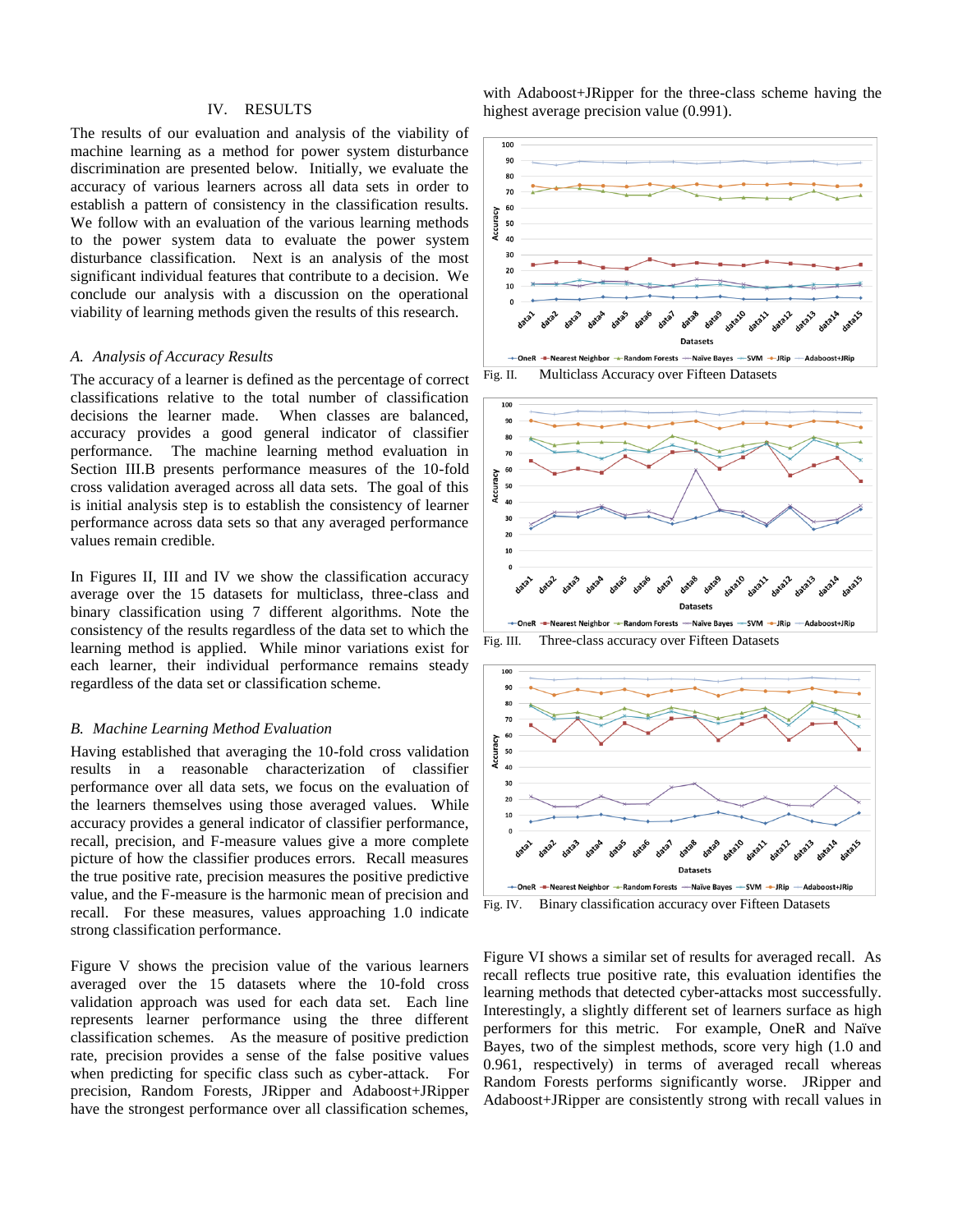the 08 to 0.9 range. The high recall values coupled with the low precision values for some learners indicate that learner's bias towards the positive (attack) class. That is, simple learners such as OneR and Naïve Bayes may correctly classify malicious power system disturbances, but at the cost of a disproportionate amount of false positive values. In a practical setting, the value that such a learner would bring to a decision would be low since its classification would not be reliable.

The F-measure, whose averaged values for all data sets are shown in Figure VII, intrinsically describes classification performance in terms of both precision and recall. As expected, those learners that performed well in terms of both precision and recall have the highest F-measure score, with JRipper+Adaboost having the highest overall value at 0.955 for the three-class classification scheme. Based on these results, the Adaboost+JRipper algorithm using a three-class classification scheme is the optimum approach to reliably classifying power system disturbances.

The variation in results based on classification scheme (multiclass, three-class, binary) is surprising. While the threeclass produced the overall best performer, the results are inconclusive as to whether this is the optimum classification scheme across all learners. Different classification schemes coupled with different learners produce dramatically different results across all performance metrics. This implies an unexpected sensitivity to the classification scheme and suggests homogeneity in the data for all disturbance types. A future direction for this research is to explore classification schemes and learner configuration to more thoroughly address this issue, including the possibility of staging learners for optimum classification performance. Despite the inconsistencies in results across classification schemes, the JRipper+Adaboost algorithm as the optimum learner is still a valid result as that approach consistently outperformed the other learners across all classification schemes.

We attribute the strong performance of the JRipper+Adaboost approach to its tree-based approach to rule generation coupled with the learning ensemble. However, it was surprising that Random Forests, an ensemble method leveraging decision trees, performed poorly in comparison. We attribute this difference to the way in which the training data is prepared for each learning approach. Random Forests do no pruning of their underlying decision trees, and draw their training data samples randomly, thus providing a very basic approach to building the decision trees and combining them in an ensemble. JRipper applies a pruning algorithm to the sampled training data that minimizes errors. In addition, the boosting creates an ensemble that is focused on previously misclassified data, another intrinsic attempt to minimize error. Given the small number of training data examples relative to the number of features being evaluated, methods that explicitly attempt to minimize classification error should be expected to perform better.



Fig. V. Average Precision over Classification Schemes



Fig. VI. Average Recall over Classification Schemes



Fig. VII. Average F-Measure over Classification Schemes

## *C. Feature Analysis Discussion*

In our framework there were 4 synchrophasors that measured 29 features each for a total of 116 PMU measurements. There are also three different log types: control panel logs, Snort logs and relay logs for each PMU for an additional 12 features and a total of 128 features. Table I shows the features extracted from each PMU and a short description for each. Note that numbers indicate a range of measurements.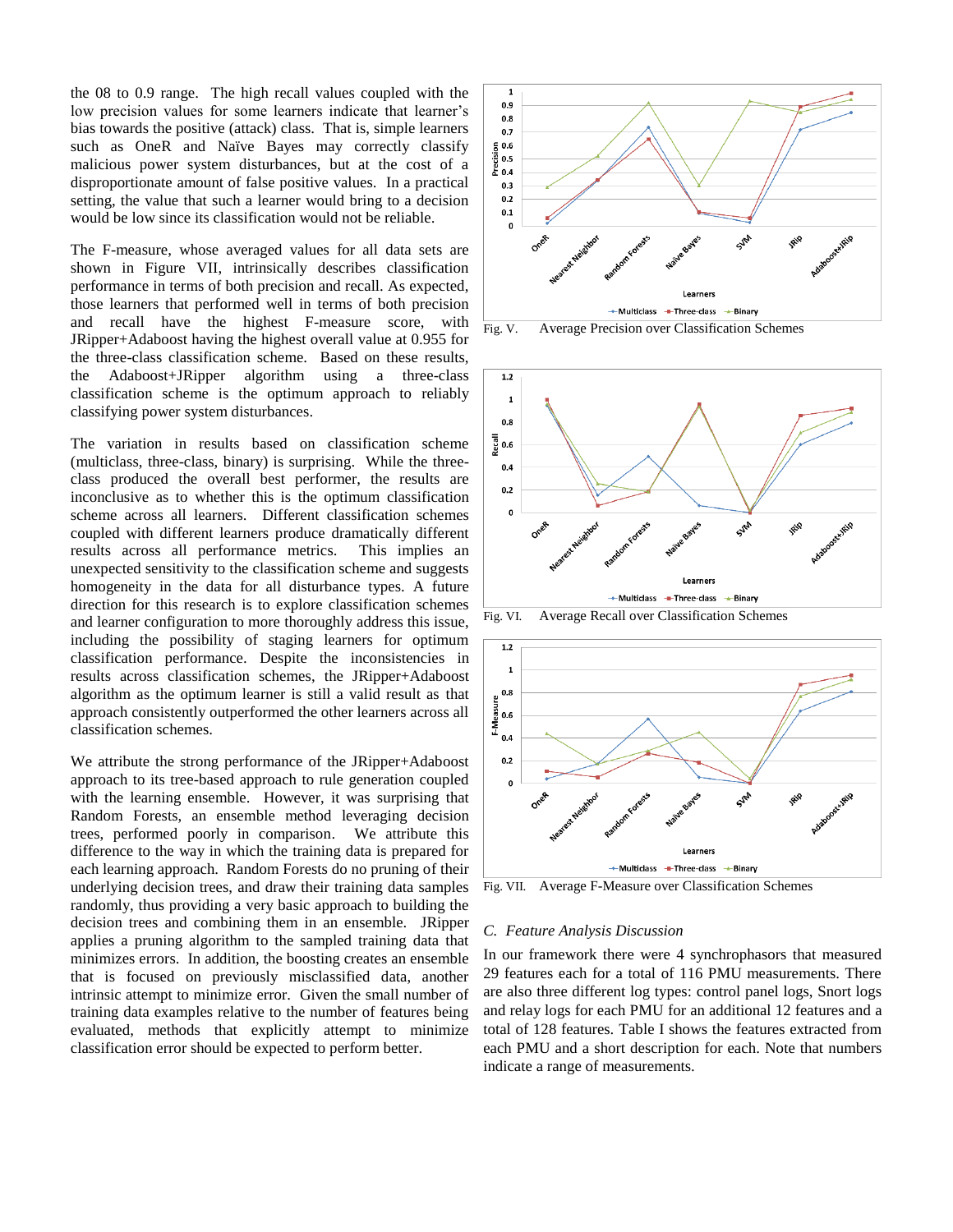| TABLE I.                 | <b>FEATURE DESCRIPTIONS</b>             |
|--------------------------|-----------------------------------------|
| Feature                  | <b>Description</b>                      |
| $PA1:VH - PA3:VH$        | Phase A - C Voltage Phase Angle         |
| $PM1: V - PM3: V$        | Phase A - C Voltage Magnitude           |
| $PA4:IH - PA6:IH$        | Phase A - C Current Phase Angle         |
| <b>PM4: I – PM6: I</b>   | Phase A - C Current Magnitude           |
| $PA7:VH - PA9:VH$        | Pos. - Neg. - Zero Voltage Phase Angle  |
| <b>PM7: V - PM9: V</b>   | Pos. – Neg. – Zero Voltage Magnitude    |
| <b>PA10:VH - PA12:VH</b> | Pos. - Neg. - Zero Current Phase Angle  |
| <b>PM10: V - PM12: V</b> | Pos. - Neg. - Zero Current Magnitude    |
| F                        | Frequency for relays                    |
| DF                       | Frequency Delta (dF/dt) for relays      |
| PA:Z                     | Apparent Impedance seen by relays       |
| <b>PA:ZH</b>             | Apparent Impedance Angle seen by relays |
| S                        | Status Flag for relays                  |



Fig. VIII. Information Gain Ranked Features

The information gain-ordered features are presented in Figure VIII. For our measurements, about 50% of the 128 features provide about 96% of the learning value. The four features with the highest information gain were Apparent Impedance measurements for each relay, having values in the 4.8 to 4.9 range. These were followed by Voltage Phase Angles, Current Phase Angles and Voltage and Current Magnitudes, which had values in the 3.0 range. Together, these account for the top 40 features. After these 36 additional features there is another comparatively large drop in information gain making up what appears to be three levels of information gain groupings.

We repeated the experiment using the JRipper algorithm and evaluated its classification performance using both the grouping of only the four best features and the grouping of top 40 features. Using only the top four features as training data yielded poor results, but using the top 40 features for training data resulted in the same classification performance for the as when using all of the available features. This identifies an opportunity for dimensionality reduction, but more importantly it reinforces the need for a algorithmic decision support component to power system disturbance classification. The simultaneous evaluation of the four most significant metrics (which in itself would be challenging for a human) is insufficient for reliable classification. It requires the simultaneous evaluation of dozens of power system metrics to detect power system disturbances for cyber-attack detection – a feat that is intractable for a human to perform.

## *D. Operational Viability Discussion*

The classification approach to machine learning is still not widely used in industry as an intrusion detection system, mainly due to a poor understanding of the training data requirements that are necessary to construct a reliable learner. As the results indicate, a power system disturbance detector based that uses event classification to provide decision support to its operators would be reliable and effective in determining the nature of a disturbance and an appropriate associated course of action. However, an operational deployment of a classification system would also require the site-specific acquisition and maintenance of disturbance training data, since the classification models are not generally applicable, as rules from signature-based systems are. Both attack and normal operations data must be acquired in-situ, from the system that will be monitored, and then must be appropriately tuned to minimize false positives. The technical issue of the need for labeled training data could be abated by exploring alternative approaches that minimize or eliminate the amount of labeled data needed (e.g., unsupervised and semi-supervised methods) yet retain the classification performance. However, the operational processes for acquiring and maintaining in-situ training data and the support processes for learning system feedback and retraining criteria do not currently exist, and so are a both a barrier to operational viability and an opportunity for future research.

### V. CONCLUSION

We have established initial benchmarks for applying machine learning approaches to power system disturbance classification on a smart power grid framework. Using the JRipper+Adaboost method over a three-class (Attack, Natural Disturbance, and No Event) classification scheme, we were able to reliably classify power system disturbances with low false positive rates. Therefore, based on the results of applying learning methods to this power system data, we conclude that machine learning is a viable approach to providing reliable decision support to power system operators on whether the system is under attack. Despite these results, we recognize that further work is required to make learning-based systems deployable in an operation environment. From a learning perspective, these results need to be validated on a broader set of power system data and with a wider variety of learning approaches, classification schemes, and amounts of labeled data. In addition, more work is required in understanding the concept of operations associated with these systems, such as methods for determining training and retraining needs, approaches for generating and managing